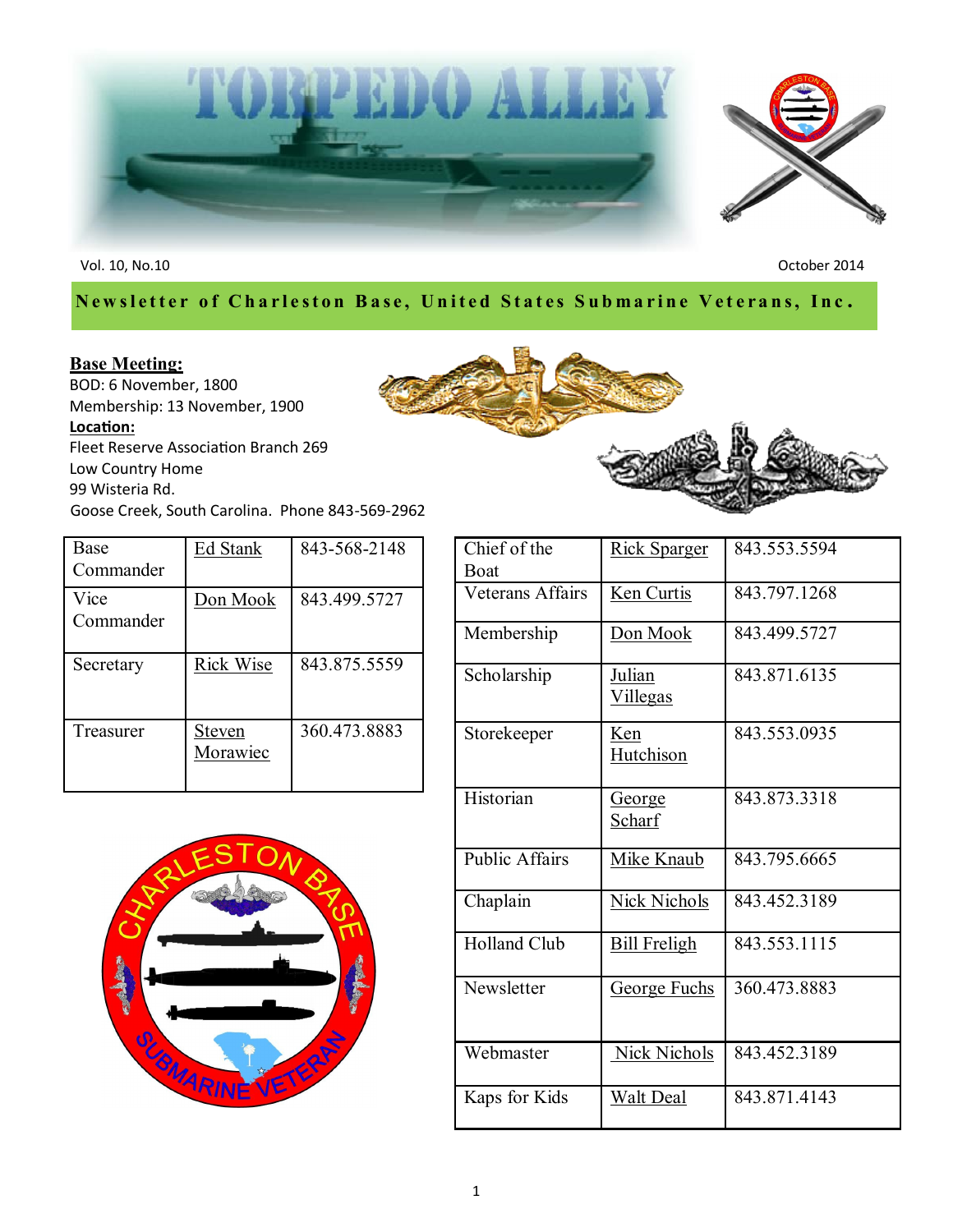# BOATS LOST IN OCTOBER

| <b>BOAT</b>        | <b>HULL</b> | <b>LOSS DATE</b> | <b>SOULS LOST</b>       |
|--------------------|-------------|------------------|-------------------------|
| USS Sea Wolf       | $(SS-197)$  | 03 Oct 1944      | 102 Officers & Men      |
| <b>USS S-44</b>    | $(SS-155)$  | 07 Oct 1943      | 56 Officers & Men       |
| USS Wahoo          | $(SS-238)$  | 11 Oct 1943      | 79 Officers & Men       |
| USS Dorado         | $(SS-248)$  | 12 Oct 1043      | 78 Officers & Men       |
| <b>USS Escolar</b> | $(SS-294)$  | 17 Oct 1944      | 82 Officers & Men       |
| <b>USS Shark</b>   | (SS314)     | 24 Oct 1944      | 90 Officers & Men       |
| <b>USS Darter</b>  | $(SS-127)$  | 24 Oct 1944      | No loss of life         |
|                    |             |                  | 83 Officers & Men.      |
| <b>USS Tang</b>    | $(SS-386)$  | 25 Oct 1944      | 9 Crew taken prisoner & |
|                    |             |                  | survived the war.       |
| <b>USS 0-5</b>     | (SS-66)     | 29 OCT 1923      | 2 Officers & Men        |

## **Chaplain's Corner—CHARACTER COUNTS**

*Therefore, God's chosen ones, holy and loved, put in heartfelt compassion, kindness, humility, gentleness, and patience.* Colossians 3:12

The writer's instructions are explicit; we are to be compassionate, humble, gentle, and kind. But sometimes, we fall short. In the busyness and confusion of daily life, we may neglect to share a kind word or a kind deed. This oversight hurts others, but it hurts us most of all.

Today, slow yourself down and be alert for those who need your smile, your kind words, or your helping hand. Make kindness a centerpiece of your dealings with others. They will be blessed, and you will be too. Today, follow the Golden Rule. Your family and friends deserve nothing less.

*When you launch an act of kindness out into the crosswinds of life, it will blow kindness back to you. Dennis Swanberg*

#### --A Prayer for Today--

*Dear Lord, help me see the needs of those around me. Today, let me spread kind words to honor You. Let forgiveness rule my heart, and let my love for You be reflected through the acts of kindness that I extend to those who need the healing touch of the Master's hand. Amen.*

#### **USSVI Charleston Base Meeting Minutes**

The attendance for the September 2014 meeting was 108.

**Opening Ceremonies:** The meeting was called to order by Base Commander Ed Stank. A quorum was present and the meeting started at 1900. Following the Pledge of Allegiance, the Invocation and the Tolling of the Boats lost in September was given by Base Chaplain Nick Nichols. The USSVI Creed was read by Base Vice-Commander Don Mook. Ed welcomed the members and guests to the meeting.

**Introductions:** There were two guests at the meeting but I have no information on them.

S**ecretary/Treasurer:** Base Commander Ed Stank gave a Treasurer's report since Base Treasurer Steve Morawiec was in the VA Hospital. Since he was not sure if the minutes from the August Base Meeting had been published no motion was made on those minutes.

**Vice-Commander/Membership Chairman:** Base Vice-Commander Don Mook had no report but as Membership Chairman reported that there are 336 members of Charleston Base. He reminded members that 2015 dues are to be paid starting 1 October. Please pay your dues as soon as possible. If you cannot pay your dues please contact a member of the Board of Directors.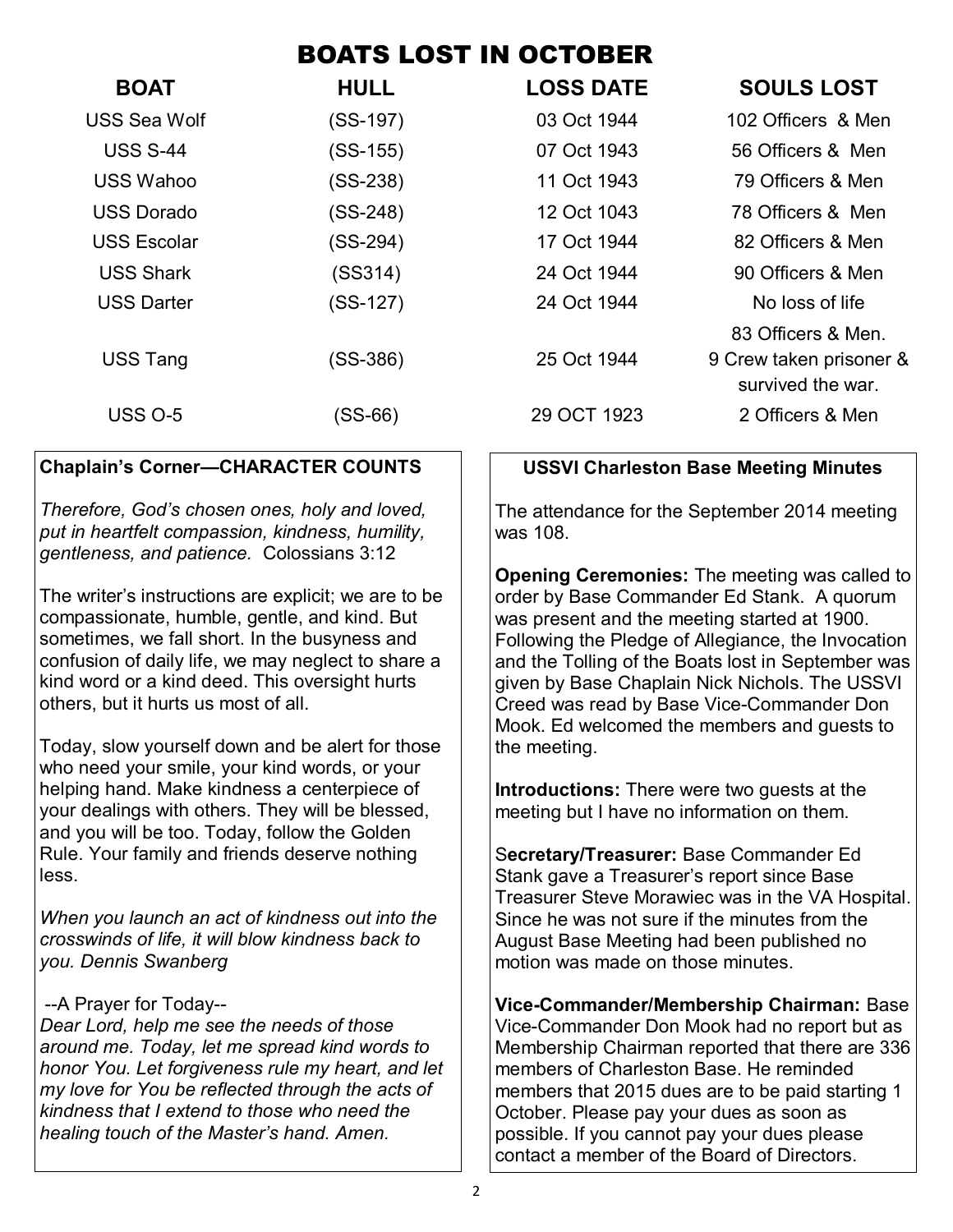**Chaplain and Webmaster:** Base Chaplain and Webmaster Nick Nichols gave the following report:

## **September Report**

## **Highlighted boat of the month:**

CISCO departed on her 1st war patrol, but never returned. Japanese records tell of sighting a submarine leaking oil in the area where the Cisco was known to have been on duty. Japanese records state she was sunk by bombs and depth charges with the loss of 76 men.

**LT(SS) Clyde V. Peters** departed on EP on 22 August. His service was held with over 70 SUBVETS attending. Sue was very appreciative of the great turnout.

**SKCS(SS) Denny Keane** departed on EP on 31 August. His service was held this past Saturday. Charleston Base did not participate due to many of people being out of area or already having commitments for that day. During the October Holland Club presentation, Denny will be inducted and we will then have our Bell Tolling Service with presentations to his daughters.

**Steve Everett** is back in the VA Hospital. More chest pain, waiting right now (3 PM) for a CAT scan. He went to the CPO breakfast this morning and went down from there. Will know more when the diagnostics are complete.

**Steve Morawiec** had a mitral heart valve repair on Monday. Margie says he is doing well. He has to stay in the ICU for a couple of more days and then go to a ward. Once there he can have visitors. She is going to let me know when this happens.

**Joe Hayes** had a heart valve replacement today at Roper Hospital. Betty called around 3pm to let me know the surgery went well and Joe is doing fine. He will be in ICU for at least two days. When he moved to a room she'll let me know so he can have visitors.

**Don Meadows** is in the VA hospital with a growth on his neck. Doctors are afraid that if they cut it, cancer may spread further in his body. He would love to have visitors and is in ward B4 bed 20.

**Gary Williams (aka GW)** had back surgery on 18 August. He has had some rough time in the last several weeks. I saw him at the clinic yesterday and he said he is really missing everyone and hopes to get back soon.

**"Frenchy" Fuqua** is doing better. He is in Health South Rehab and Barbara tells me that he's had many visitors from the base. She also told me the doctors are talking about letting him go home on the  $19<sup>th</sup>$  if things continue going like they are.

**Ronnie Kerstetter's** father passed away in PA on 5 September.

**Glenn Fleming** has completed his second chemo. He has one more treatment in 3 weeks and then another scan to see how good it's working. No visitors unless they wear a face mask and he can't go out in crowds without a mask. He says to give all his shipmates a big hello.

**Abe Jenkins** gave us a scare but is doing better now.

**Anna Emerson,** Mike's wife, fell while on their trip and broke her ankle. She had to stay in W. VA for longer than expected but is home now.

**Gary Semler's** cremains are onboard the USS Newport News for burial at sea. Some of the members said

**Ken Curtis** has recovered from his bout with walking pneumonia. Says it wasn't high on his list to have again.

**Charles Wood** had surgery on his neck 21 July and is doing well.

**Art Hance** will be going into Roper on Friday 19 September for a heart procedure.

**Colleen,** one of the cooks at the FRA, fell before the meeting started and broke her arm and knee.

Follow-ups were made on those who've had surgery or illnesses in the last couple of months along with the base sending additional cards.

#### **WEBMASTER NOTES:**

Website is updated constantly.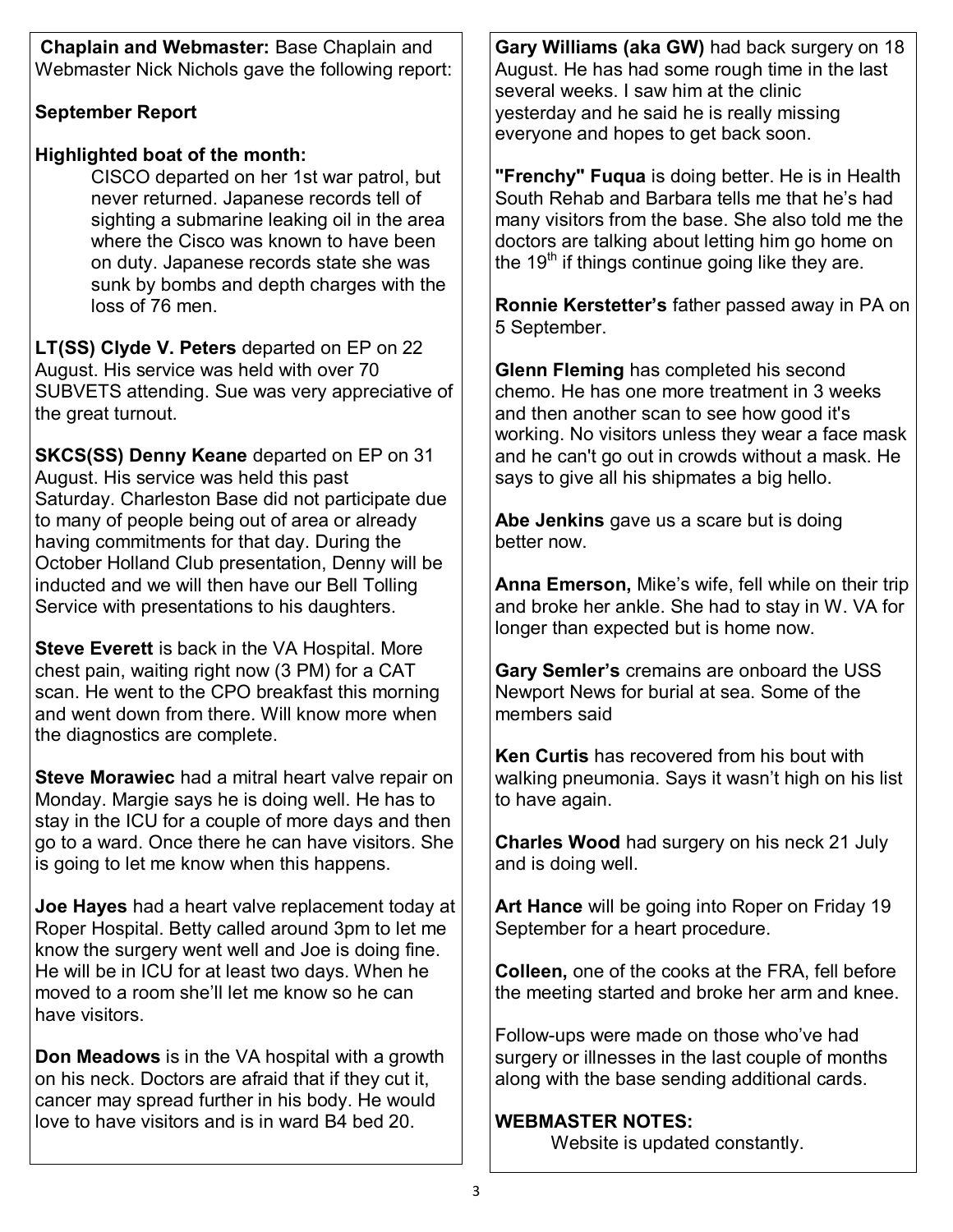**Public Affairs Officer (PAO):** Base Commander Ed Stank reported Tom Clark has taken the position as PAO. Tom had no report.

**Veterans Affairs:** Ken Curtis reported that the Mobile Service Office van will be at the Publix parking lot on St. James Avenue in Goose Creek on Thursday, October 9 from 10 am to 4 pm. There will be two national service officers to help answer your questions on submitted claims.

**Storekeeper:** Base Storekeeper Ken Hutchison reported that the 2015 calendars are available for \$9 each. This year the calendars features attack submarines.

**FRA:** Larry Cox told the base that the FRA was holding another Old Time Navy Breakfast on Sunday, September 21 from 0900 to 1130.



**Submarine Veterans of World War II:** Swamp Fox President George Scharf reminded the base that Swamp Fox will have a meeting on Thursday, October 16 at 1200 at Ryan's in Summerville. Arrive by 1130 for choice seating. George also reported that the Associate Members dues currently have been reduced to \$10/year and are now due.

**Recreation Committee:** Gary Williams reported that the Butt Roast is scheduled for Saturday, October 18 at the Cooper Rivers Partners facility at Bushy Park. The charge is \$5/person.

**Nuclear Historian:** Rick Carlson related the following report:

 One afternoon a retired submarine officer was riding in his limousine when he saw two men along the roadside eating grass.

 Disturbed he ordered his driver to stop and got out to investigate.

 He asked one man, "Why are you eating grass?" "We don't have any money for food," the poor

man replied. "We have to eat grass." Well, then come with me to my house and I'll feed you," the bubblehead said.

"But sir, I have a wife and two children with me.

They are over there under that tree." "Bring them along," he replied.

 Turning to the other poor man he stated, "You can come with us, also."

 The second man, in a pitiful voice, then said, "But sir, I also have a wife and six children with me."

 "Bring them all, as well," The bubblehead answered.

 They all entered the car, which was no easy task, even with a car as large as the limousine. Once under way, one of the poor fellows turned to the bubblehead and said, "Sir, you are too kind. Thank you for taking all of us with you."

 The bubblehead replied, "Glad to do it. You'll really like my place. The grass is almost a foot high!"

**The After Battery:** Steve "Buddha" Nelms reminded the base of the After Battery in Dorchester, SC. The website with a map and information is [www.theafterbattery.com](http://www.theafterbattery.com) .

**District Commander:** District Commander Paul Viering congratulated Charleston Base for having more members voting in the National Election than any other USSVI base. The results of the National Election are as follows: National Commander – Al Singleman, Senior Vice Commander – John Markiewicz, Junior Vice-Commander – Bill Andrea, Secretary – Ray Wewers, Treasurer – Paul Hiser, SE Regional Director – Dick Kanning. All of the amendments passed.

Charleston Base received the award for the best newsletter of large bases.

Base member Thom Beach won the Silver Anchor award.

He also reminded the base of the WWII Memorial Service to be held at King's Bay, November 5 -9. Applications area available on our website [\(www.uusvi](http://www.uusvi-cb.org)-cb.org) and must be submitted by October 31.

**Chief of the Boat:** Rick Sparger reported that we will be picking up the float Friday, September 12. It will be stored at Terry Trump's house in Summerville. He will send out a call for a working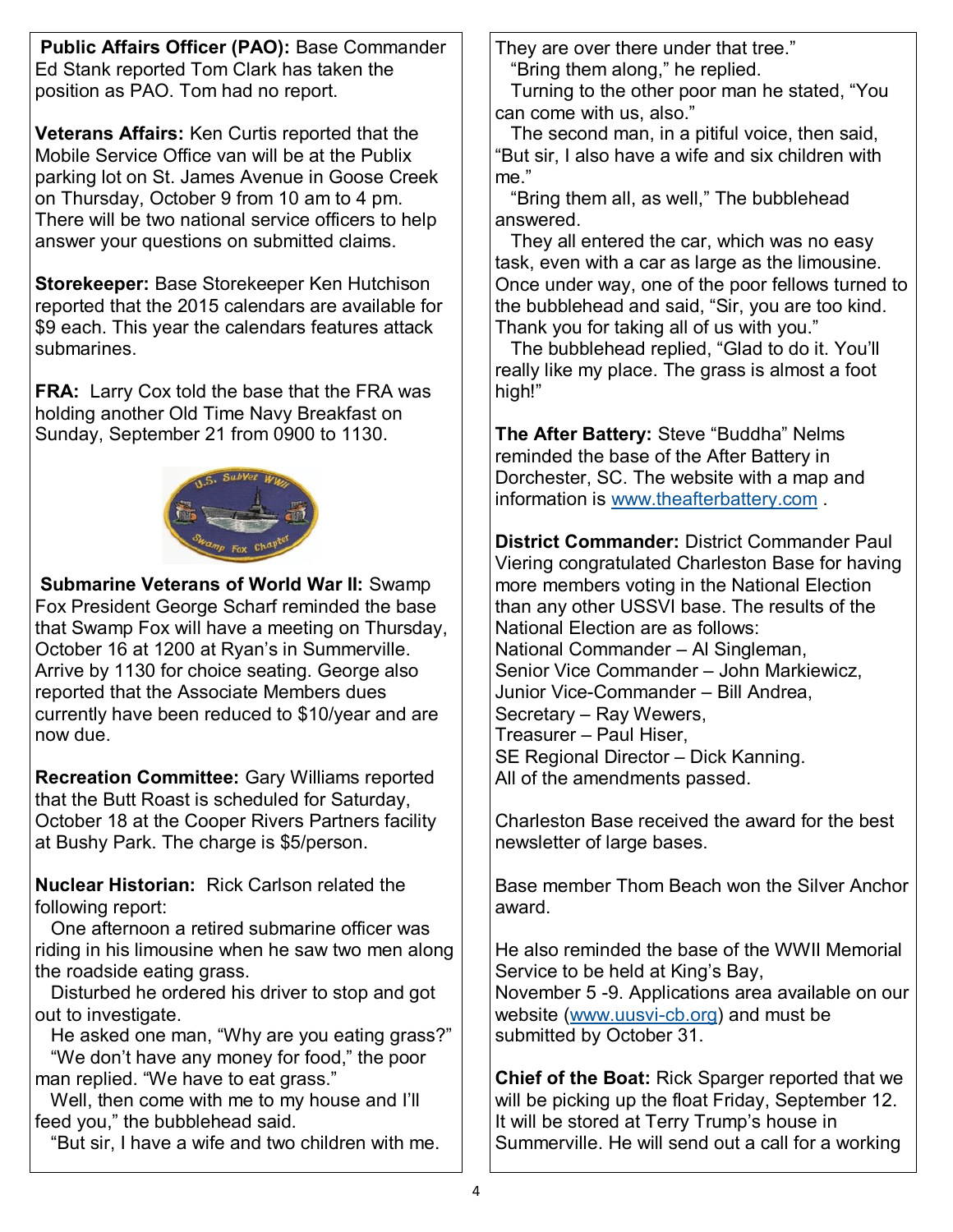party to get the float parade ready when it's cooler. He also asked for volunteers to help with the Butt Roast. He turned over a supply skivvies to turn over to Rodney McKenna for the Undies 500 drive.

**Base Commander:** Base Commander reminded the base that the Christmas party will be held at the Red Bank Club on December 13.

He announced the Navy Birthday Ball will be held October 10 at the Marriot Hotel on Lockwood Blvd., Charleston. Information is available at [www.charlestonnavyball.org](http://www.charlestonnavyball.org) .

Ed also presented the Silver Anchor Award to Thom Beach. He also showed the award for best large base newsletter.

The American Veterans Disabled for Life Memorial will be dedicated in Washington, DC on Oct. 4-5.

**Old Business:** Gordon Long is still looking for members of a barbershop quartet.

**New Business:** Base Member Jim Lewis made a motion to donate \$250 to the Victory House for their canteen. After some discussion the motion was amended to donate \$250 to the Victory House for use of the veterans. The motion was seconded and passed on a voice vote. A motion was made by Jim Lewis to make the donation annually. The motion was seconded and passed on a voice vote.

Base Member Rusty Pickett discussed the restoration of the Cold War Submarine Memorial. Rusty made a motion for Charleston Base donate no more than \$475 to the restoration. The motion was seconded and passed on a voice vote.

**Good of the Order:** Base Member Jeff Reuer announced he is running for Berkeley County School District 4.

**Depth Charge:** The depth charge was won by Jim Higgins. He donated \$200 to the Scholarship Fund.

**Meeting Adjourned:** Following the benediction by Base Chaplain Nick Nichols, the Base Commander adjourned the meeting at 2013.

## **The U.S. Navy's Nuclear Submarine Force: A 60-Year Legacy Of Excellence**

In the 60 years since Nautilus, her successors have all been technological marvels that embody the very best in American engineering, ship design, and construction; each has progressively improved, keeping the U.S. Navy's submarines the best in the world. The Virginia-class is nearly twice the size of Nautilus, yet is significantly faster, can dive deeper, and are immensely quieter.

That constant improvement is especially true where the power plants are concerned. While Nautilus improved the distance she could steam with each of her four cores during her service, North Dakota's propulsion plant will sail her farther then all four of Nautilus' combined with fuel designed to last the entire 33+ year life of the ship. All of this in a propulsion plant that is more powerful, simpler to maintain and operate, and safer. Those submarines represent a 60 year legacy of operational excellence that began when the world's first nuclear powered vessel, USS Nautilus (SSN 571), was commissioned on Sept. 30, 1954. The advent of a nuclear-powered submarine was brought full circle from concept to completion in a mere 10 years, thanks to the driving force behind the project, then-Rear Admiral Hyman G. Rickover.

Additionally, more efficient use of space provides payload flexibility and even the possibility of deploying unmanned aerial or undersea vehicles.

What has not changed in the 60 years since Nautilus is the training expected of the people who operate our submarine fleet. They are among the most intelligent and highly-trained people in the Navy. All nuclear-qualified submarine officers and enlisted crew members must receive more than a year of intensive, advanced technical training that before assignment to their first boat. The history of this training began with first Nautilus crew at national laboratories and the S1W prototype in Arco, Idaho. The choice not to separate the nuclear engineering officers from the navigation and tactical officer positions of the submarine's wardroom also began with Nautilus. While most nations separate the career paths of the ship's nuclear engineers from the ship drivers;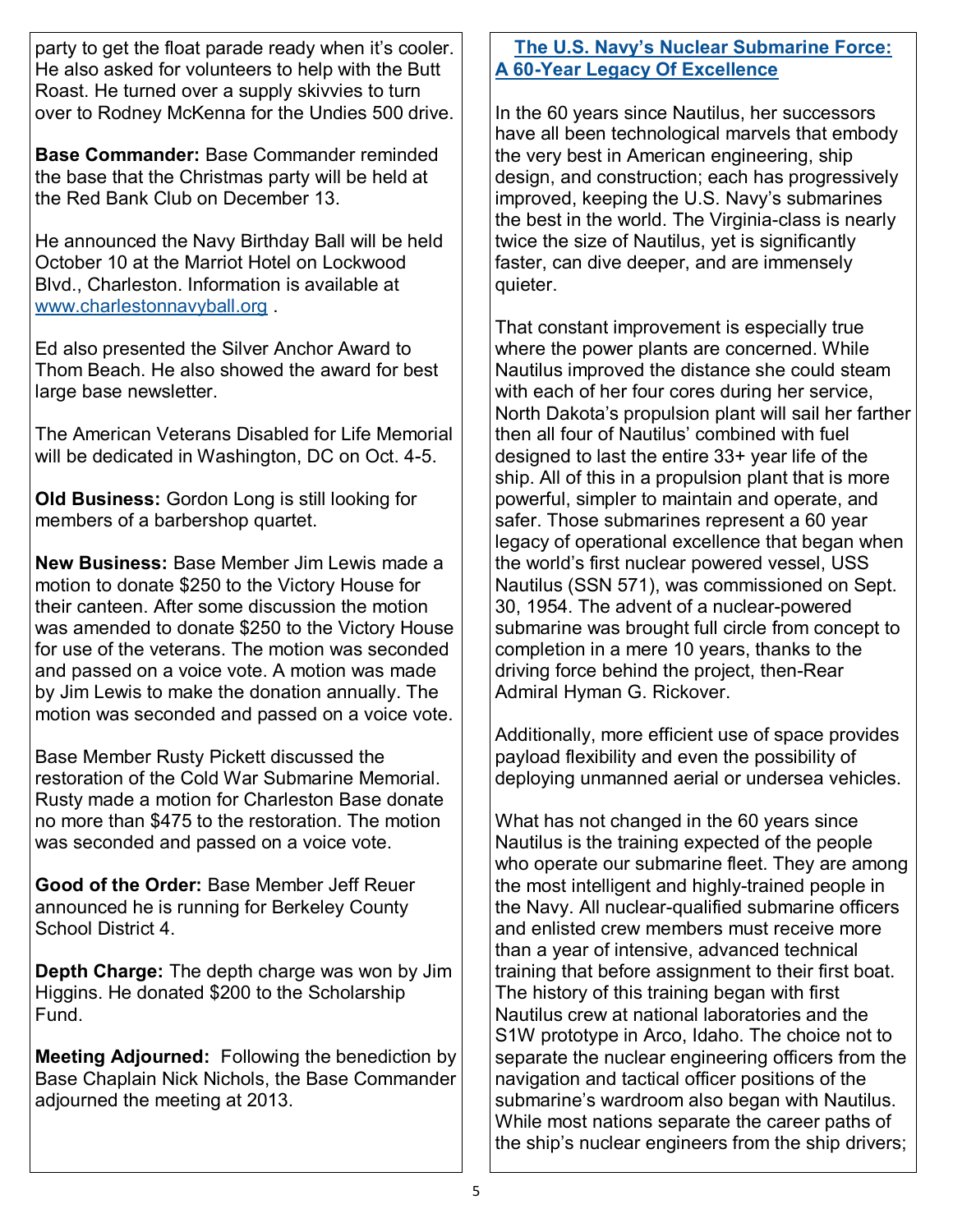every successful U.S. nuclear submarine line officer qualifies to operate and lead both the engineering plant and the combat, navigation, and ship control teams. The philosophy behind this decision is simple: the best submarine officers understand every capability of their With the Virginia-class submarines' superior performance, the legacy that began with Nautilus continues crew and ships today providing undersea dominance, and sustained capabilities to operate forward, across the full range of conflicts.

The submarine force provides the capability to ensure stability and security not only our nation, but our allies as well. It is a lasting tribute to that technological marvel from 1954 that our nuclearpowered submarines continue to deter potential adversaries from acts of aggression.

#### **Chinese submarine on its way to Somalia for anti-piracy patrols**

China is sending a submarine to East Africa.China is for the first time sending a submarine to the coast of East Africa to take part in anti-piracy patrols and escort tasks there.

The submarine docked at the port of Sri Lanka's capital Columbo on September 15 on its way to the Gulf of Aden, becoming the first Chinese submarine to visit Sri Lanka.

The vessel that stopped at Columbo International Container Terminal was a diesel electric Type 039 Song class submarine, commissioned in 2006. It is being accompanied by the Type 925 class submarine adjust and adapt to global threats, providing unmatched nuclear-powered Stealth, Endurance, Agility, and Firepower to the fleet.support vessel Changxingdao, according to IHS Jane's Navy International.

This is not the first time that submarines have been used on anti-piracy deployments. Between August and December 2010 the Dutch Walrus class submarine HNLMS Zeeleeuw joined the NATO anti-piracy task force in the Gulf of Aden and between June and December 2012 the Dutch Navy deployed its submarine HNLMS Bruinvis to the Gulf of Aden.

It is believed that Iran has also used submarines to

patrol for pirates in region over the last several years and the United States has also had submarines active off the Somali coast since 2008.

China has deployed anti-piracy task forces to the Gulf of Aden since December 2008 and has escorted 5 670 Chinese and foreign ships and assisted over 60 vessels. Since the first task force arrived off East Africa in January 2009, Chinese navy task forces have been typically rotated every four months.

The 18th People's Liberation Army Navy escort task force set sail for East Africa at the beginning of August. It comprises the amphibious dock landing ship Changbaishan, the guided missile frigate Yuncheng and the supply ship Chaohu Lake. The task force also includes three helicopters and 100 special operations members.

## **First Trailer for Jude Law's 'Black Sea'** *Variety.com, Oct. 2*

"One of Hitler's U-boats is just sitting on the sea bed, full of gold," Law's character intones. He recruits a ragtag group of of men who decide to change their luck. Greed and desperation soon take over.

Law's costars include Grigoriy Dobrygin, Konstantin Khabenskiy, Scoot McNairy, Ben Mendelsohn and Michael Smiley.

"Black Sea" is directed by Kevin Macdonald, who previously directed "The Last King of Scotland," "The Eagle" and "State of Play."

Focus Features opens "Black Sea" on Jan. 23 in the U.S.

# **US in Submarine Arms Race with Russia and China**

*WantChinaTimes.com, Oct 7*

The United States is launching a submarine arms race against China and Russia, Kalyan Kumar, a political analyst from New Delhi, writes in a comment piece written for the Australian edition of the International Business Times on Sept. 27.

As Vice Admiral Michael Connor, the US Navy's Atlantic Submarine Force commander, had told